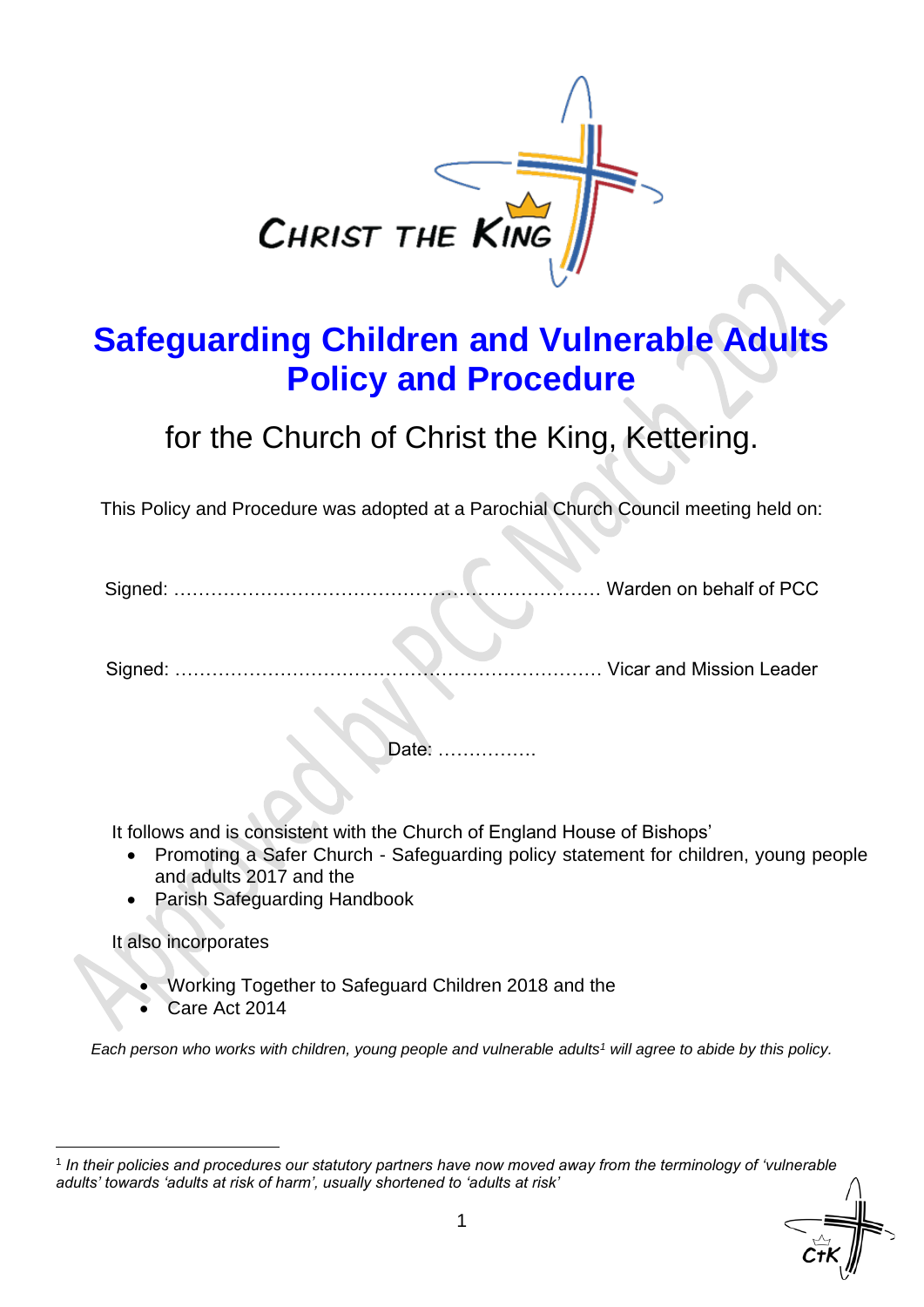## **Contents**

## Page

| 1. Introduction                                                                                                                    | 3         |
|------------------------------------------------------------------------------------------------------------------------------------|-----------|
| 2. Promoting a Safer Church (Adopting the Church of England's Safeguarding Policy for<br>children, young people and adults - 2017) | 4         |
| Diocesan, Parish and Cathedral Church Safeguarding Policy<br>3.                                                                    | 5         |
| 4. Responding Promptly to Every Safeguarding Concern                                                                               | $6 - 8$   |
| 5. Who to Contact if you are worried about a child or adult                                                                        | 9         |
| 6. Safeguarding Training                                                                                                           | 10        |
| 7. Safer Recruitment                                                                                                               | 10        |
| 8. Those who pose a risk to children, young people or adults at risk                                                               | 10        |
| 9. Care of Survivors of Abuse and Their Families                                                                                   | 11        |
| 10. Record Keeping and Storage                                                                                                     | 11        |
| 11. Safe Environment and Activities                                                                                                | 11        |
| 12. Unaccompanied Children                                                                                                         | 12        |
| 13. Visiting Adults who may be vulnerable in their own homes                                                                       | 12        |
| 14. Organisations Hiring Church Buildings or Premises                                                                              | 12        |
| 15. Use of Social Media                                                                                                            | 13        |
| 16. Whistleblowing                                                                                                                 | $13 - 14$ |
| 17. Dignity at Work                                                                                                                | 14        |
| Consent and recording forms for CtK                                                                                                | $15 - 18$ |
| Appendix I<br>- Further information about vulnerable adults                                                                        | 19        |
|                                                                                                                                    |           |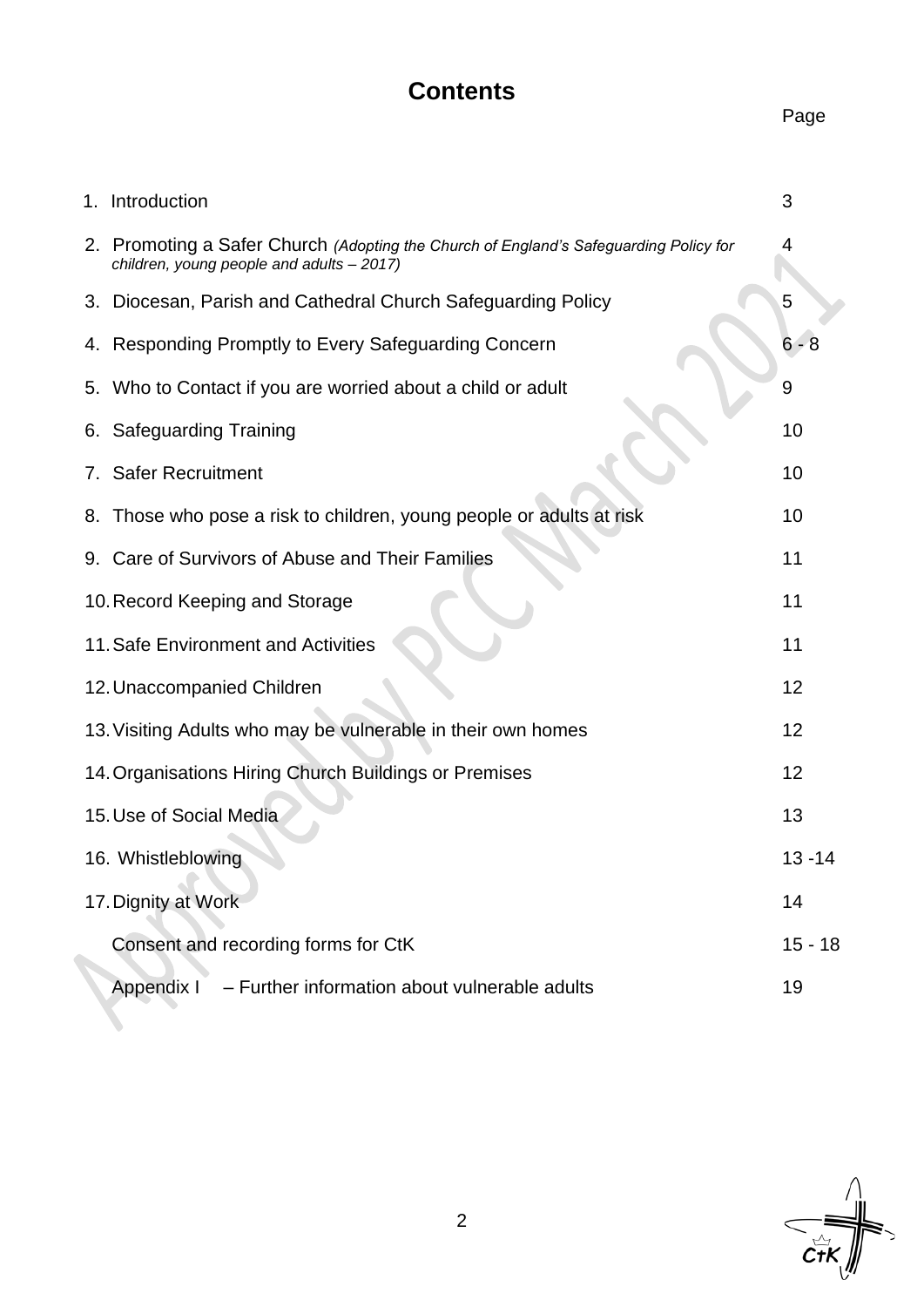#### **1. INTRODUCTION**

The Church of England House of Bishops' *'Promoting a Safer Church' - Safeguarding policy statement for children, young people and adults* was formally adopted by the Diocese of Peterborough at the Diocesan Synod in March 2017.

This policy is the recommended Diocese of Peterborough Safeguarding policy and within it adopts and takes into account the House of Bishops safeguarding policies and procedures for children, young people and adults.

The care and protection of children, young people<sup>2</sup> and vulnerable adults/ adults at risk<sup>3</sup> involved in Church activities is the responsibility of the whole Church. Everyone who participates in the life of the Church has a role to play in promoting a Safer Church for all.

Under section 5 of the Safeguarding and Clergy Discipline Measure 2016, all authorised clergy, bishops, archdeacons, licensed readers and lay workers, churchwardens and PCCs must have 'due regard' to safeguarding guidance issued by the House of Bishops (this will include both policy and practice guidance). A duty to have 'due regard' to guidance means that the person under the duty is not free to disregard it but is required to follow it unless there are cogent reasons for not doing so. ('Cogent' for this purpose means clear, logical and convincing.) Failure by clergy to comply with the duty imposed by the 2016 Measure may result in disciplinary action. *(Promoting a Safer Church - safeguarding policy statement for children, young people and adults 2017)*

The Parochial Church Council (PCC) takes seriously its responsibility to protect and safeguard the welfare of children, young people and vulnerable adults. The PCC will embed the Church of England Policy which is based on **5 foundations** and **6 overarching policy commitments** alongside the Diocese Safeguarding policy and procedures**.** 

**For advice on all safeguarding issues including allegations or suspicions of abuse contact:** 

**Andy Stilwell, Christ the King Parish Safeguarding Officer 07971170622** [youth@ctk.org.uk](mailto:youth@ctk.org.uk)

**Beverly Huff, Diocesan Safeguarding Adviser (DSA) 01733 887000**  [bev.huff@peterborough-diocese.org.uk](mailto:bev.huff@peterborough-diocese.org.uk)

> **Samantha Suddery, Assistant DSA 01733 887000** [Sam.suddery@peterborough-diocese.org.uk](mailto:Sam.suddery@peterborough-diocese.org.uk)

<sup>2</sup> *A child or young person is anyone under the age of eighteen years*

*<sup>3</sup> In their policies and procedures our statutory partners have now moved away from the terminology of 'vulnerable adults' towards 'adults at risk of harm', usually shortened to 'adults at risk'*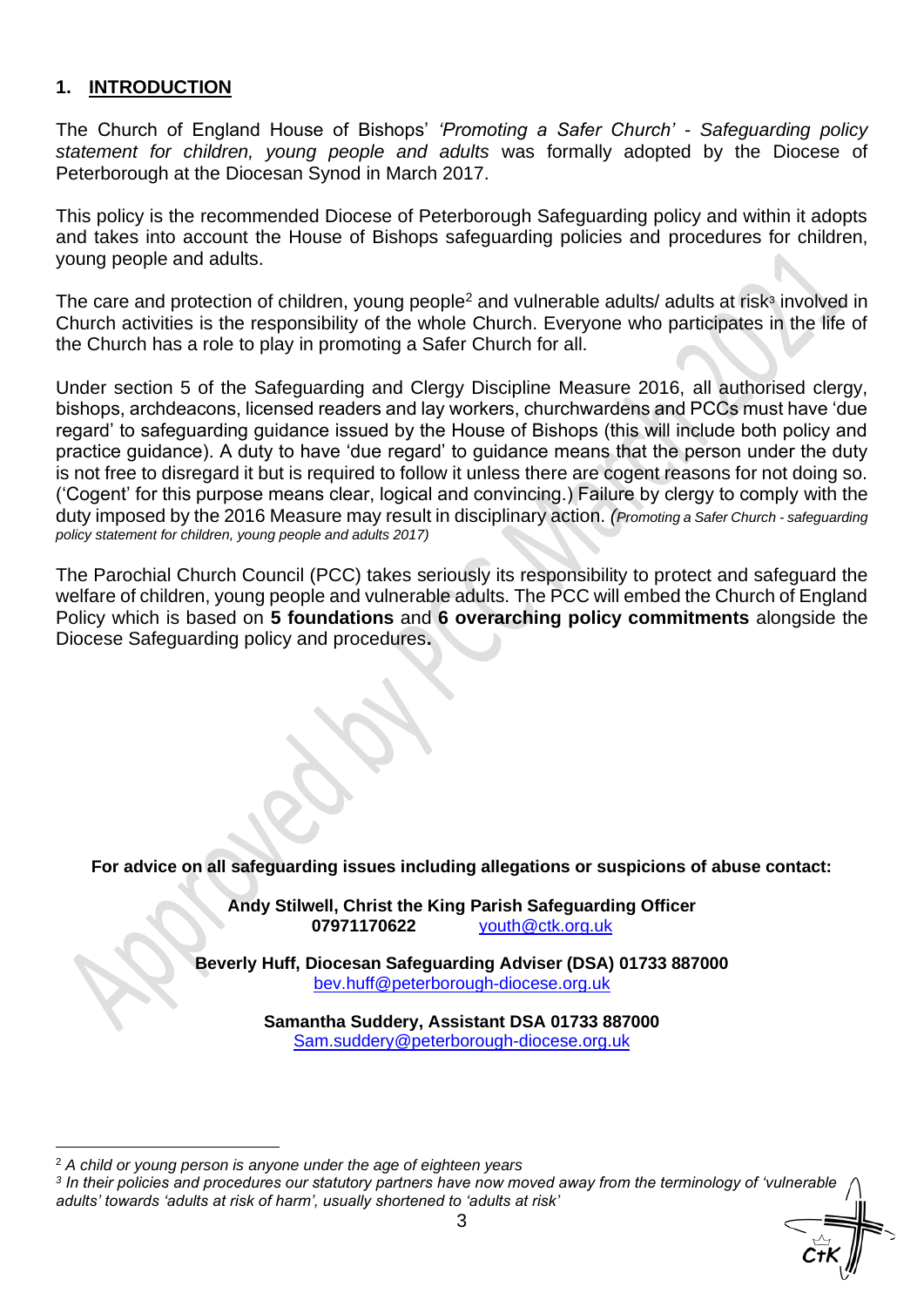#### **2. PROMOTING A SAFER CHURCH**

#### **Adopting the Church of England House of Bishops' Safeguarding Policy for children, young people and adults – 2017**

Safeguarding means the action that we take to promote a safer culture. This means we will: promote the welfare of children, young people and adults, working to prevent abuse from occurring; seek to protect those that are at risk of being abused and respond well to those that have been abused.

We will take care to identify where a person may present a risk to others, offer and support them whilst taking steps to mitigate such risks.

Our church will take appropriate steps to maintain a safer environment for all and to practice fully and positively Christ's Ministry towards children, young people and adults. To respond sensitively and compassionately to their needs in order to help keep them safe from harm.

We are guided by the following **5 foundations:**

- 1. Gospel being faithful to our call to share the gospel compels us to take with the utmost seriousness the challenge of: preventing abuse from happening and responding well where it has
- 2. Human Rights and the Law safeguarding work is undertaken within a legislative framework supported by government guidance
- 3. Core Principles welfare of the child, young person and vulnerable adult is paramount
- 4. Good Safeguarding Practice includes: leadership commitment; safeguarding policy; clear lines of accountability; clear reporting procedures and record keeping and effective information sharing/ working with partner agencies
- 5. Learning from the past statutory reports and independent reviews into abuse that have involved the Church of England highlight past errors and significant lessons learnt to improve safeguarding

Based on the 5 foundations outlined above we commit to the following **6 overarching policy commitments:**

- 1. Promoting a Safer environment and culture
- 2. Safely recruiting and supporting all those with any responsibility related to children, young people and vulnerable adults within the Church
- 3. Responding promptly to every safeguarding concern or allegation
- 4. Caring pastorally for victims/survivors of abuse and other affected persons
- 5. Caring pastorally for those who are the subject of concerns or allegations of abuse and other affected persons
- 6. Responding to those that may pose a risk to others

A copy of the Church of England's 'Promoting a Safer Church' - Safeguarding policy statement for children, young people and adults can be found here: Click on the below and press the option 'open hyperlink'

<https://www.churchofengland.org/media/17545>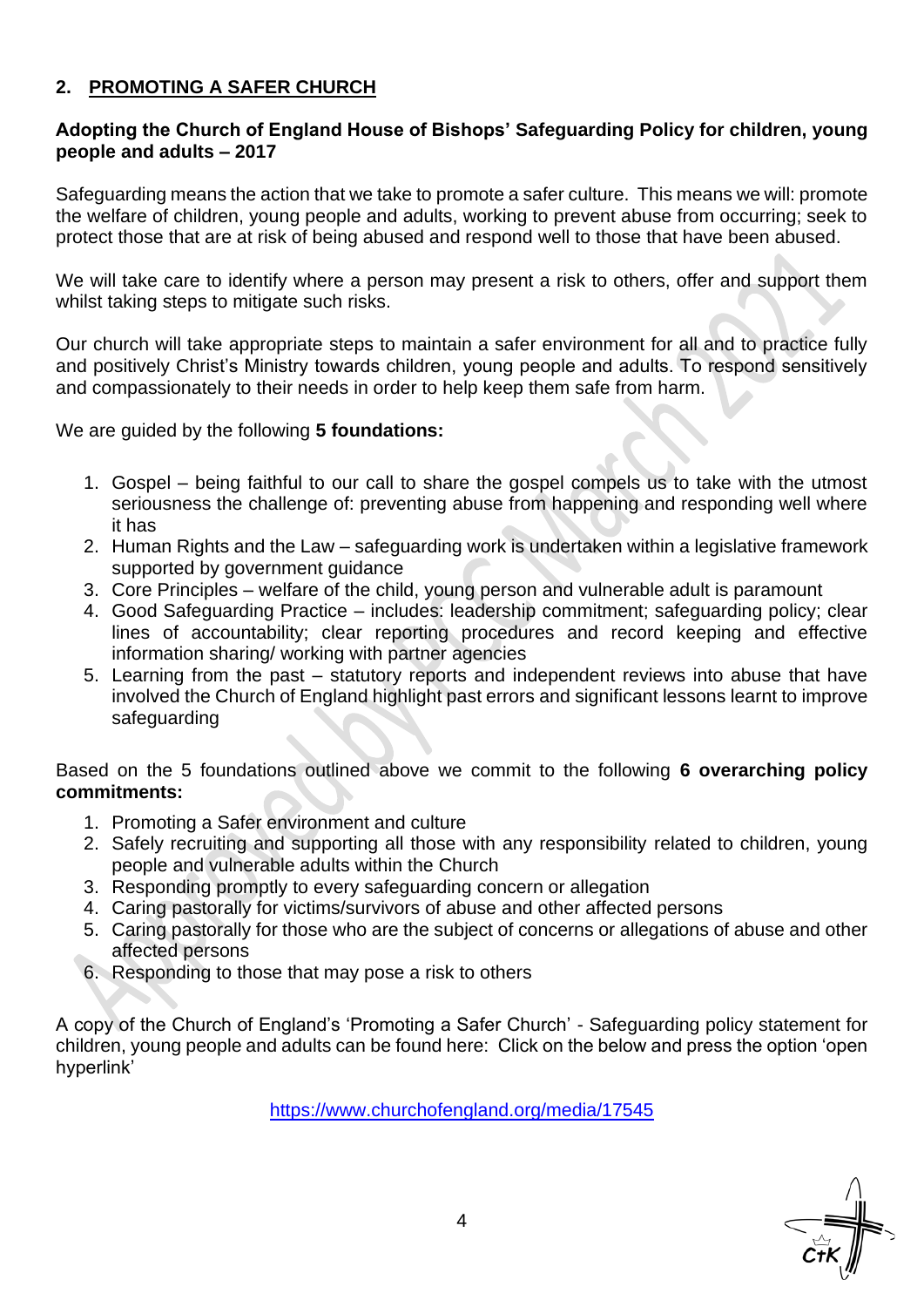### **3. DIOCESAN, PARISH AND CATHEDRAL CHURCH SAFEGUARDING POLICY**

Our 6 overarching safeguarding policy commitments are:

#### **1. Promoting a safer environment and culture**

We will strive to create and maintain environments that are safer for all, that promote well-being, that prevent abuse, and that create nurturing, caring conditions within the Church for children, young people and vulnerable adults. Our Church Officers will respect all children, young people and vulnerable adults and promote their well-being.

#### **2. Safely recruiting and supporting all those with any responsibility related to children and vulnerable adults within the Church**

We will select and vet all those with any responsibility related to children, young people and vulnerable adults within the Church, in accordance with the House of Bishops safeguarding policy and practice guidance. We will train and equip Church Officers to have the confidence and skills they need to care and support children, young people and vulnerable adults and to recognise and respond to abuse.

#### **3. Responding promptly to every safeguarding concern or allegation**

Anyone who brings any safeguarding suspicion, concern, knowledge or allegation of current or non-current abuse to the notice of the Church will be responded to respectfully and in a timely manner, in line with statutory child and adult safeguarding procedures and the House of Bishops safeguarding policy and practice guidance.

#### **4. Caring pastorally for victims/survivors of abuse and other affected persons**

We will endeavour to offer care and support to all those that have been abused, regardless of the type of abuse, when or where it occurred. Those who have suffered abuse within the Church will receive a compassionate response, be listened to and be taken seriously.

#### **5. Caring pastorally for those who are the subject of concerns or allegations of abuse and other affected persons**

The Church in exercising its responsibilities to suspicions, concerns, knowledge or allegations of abuse will endeavour to respect the rights under criminal, civil and ecclesiastical law of an accused Church Officer including the clergy. A legal presumption of innocence will be maintained during the statutory and Church inquiry processes. The Church will take responsibility for ensuring that steps are taken to protect others when any Church Officer is considered a risk to children, young people and vulnerable adults.

#### **6. Responding to those that may pose a present risk to others**

The Church, based on the message of the gospel, opens its doors to all. We will therefore endeavour to offer pastoral care and support to any member of the church community whom may present a known risk. The Church will ensure that any risk has been assessed and is being managed in a safeguarding agreement in accordance with House of Bishops policy and practice guidance.

### **This page can be printed and displayed within church premises – in high footfall areas**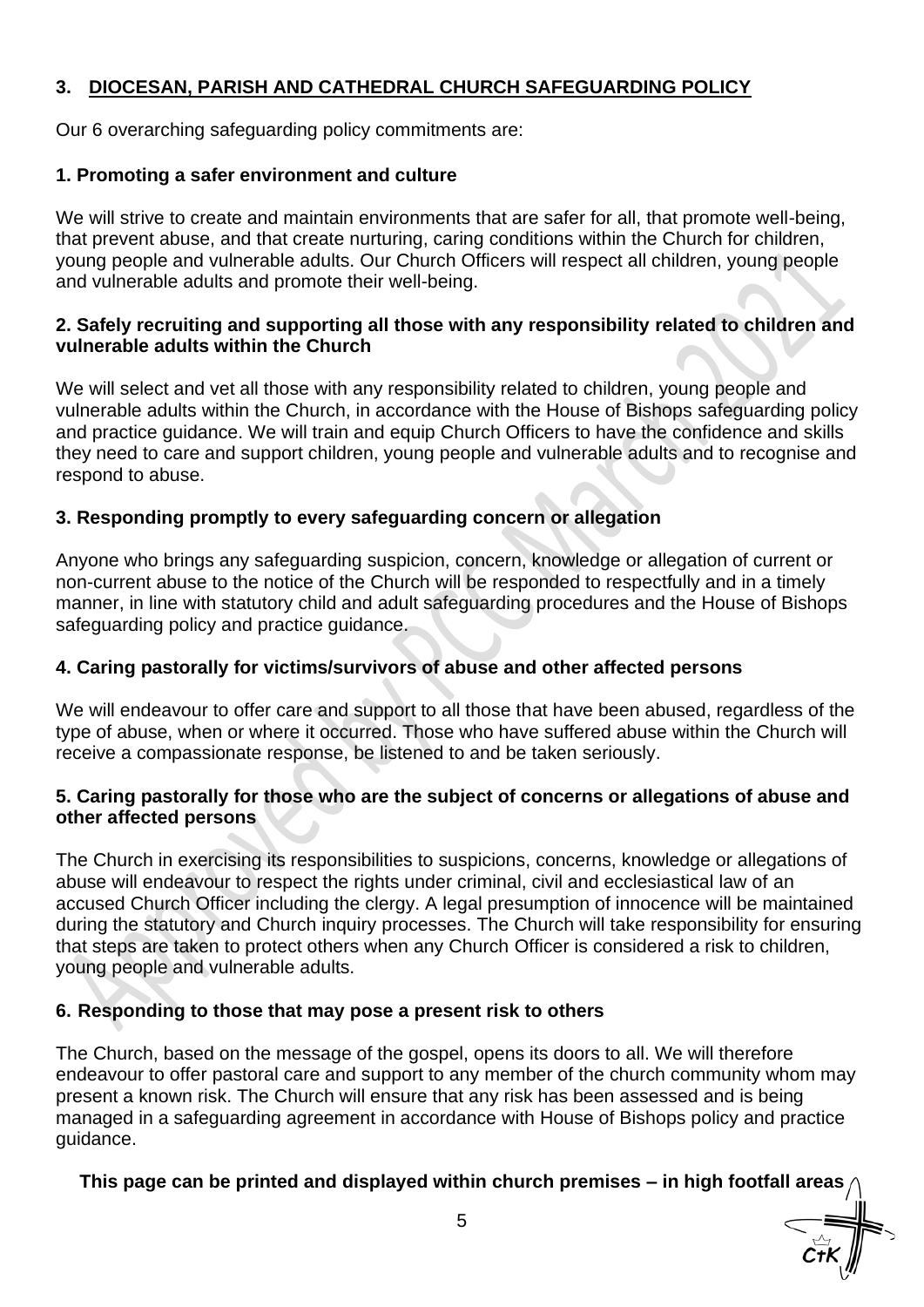#### **4. RESPONDING TO A CHILD OR ADULT WHO MAY BE DISCLOSING ABUSE**

Parish Safeguarding Handbook – Chapter 7

We will respond promptly to every safeguarding concern or allegation where: there is a concern that a child, young person or adult is, or may be, being abused or that a church officer<sup>4</sup> is, or may be, abusing a child, young person or adult.

We will ensure that people within our church know how to make a disclosure or raise a concern by:

- Attending appropriate safeguarding training relevant to our roles
- Ensuring safeguarding arrangements are clearly visible on the front page of our parish website
- Displaying contact details of our Parish / Benefice Safeguarding Officer and the incumbent<sup>5</sup> and how you can contact them to raise a concern or disclose a safeguarding matter
- Displaying the contact details of your Diocesan Safeguarding Team and how you can contact them to raise a concern or disclose a safeguarding matter
- Displaying other organisations who provide support and advice on safeguarding matters
- Displaying the independent NSPCC helpline for Children and Adults for those effected by church related abuse: **[0800 80 20 20](dial://0800802020/)**

Where there is a safeguarding concern / allegation, we will follow the procedure below:

- Respond well to the victim / survivor listen and take what is being said seriously
- Emergency if someone is in immediate danger of significant or serious harm we will contact the emergency services on 999
- Non-emergency we will contact the Parish/Benefice Safeguarding Officer or incumbent in the first instance. They **must** then contact the DSA team
- If the incumbent is implicated, inform the DSA team
- Any safeguarding concerns must be reported to the DSA team **within 24 hours**
- If the Parish/Benefice Safeguarding Officer, incumbent or DSA team are not available within 24 hours then we will contact directly: for children and young people the local Multi-Agency Safeguarding Hub<sup>6</sup> (MASH); for adults the local Adult Social Care team or the police for our area. These are our statutory agency partners (you can find their contact details on an internet search). We will advise the Parish/Benefice Safeguarding Officer or incumbent if we have made a referral in this way and they will inform the DSA team. **If in doubt don't delay – seek advice from your statutory agencies for your area**
- We will not contact the person who the allegation / disclosure has been made against (alleged respondent), or anyone else implicated in the allegation or disclosure until advice has been sought from the DSA or our statutory agencies
- We will record the details of the concern / allegation. Where notes cannot be taken at the time a written record will be made as soon as practicable afterwards. *(See notes below about what will be recorded)*
- The DSA will offer advice, support and guidance to signpost those affected by the concern / allegation to other agencies. Pastoral support will also be identified and offered to all those affected by the concern / allegation

<sup>4</sup> Church Officer – anyone appointed or elected by or on behalf of the Church to a post or role, whether they are ordained or lay, paid or unpaid (Examples – priest, church warden, bell ringer, organist, youth activity leader)

<sup>&</sup>lt;sup>5</sup> 'Incumbent' – Vicar / Rector / priest-in-charge. This means the senior clergy person responsible for the Church / Benefice / Cathedral

<sup>6</sup> MASH - are structures designed to facilitate information-sharing and decision-making on a **multi-agency basis** often, though not always, through co-locating staff from the local authority, health agencies and the police.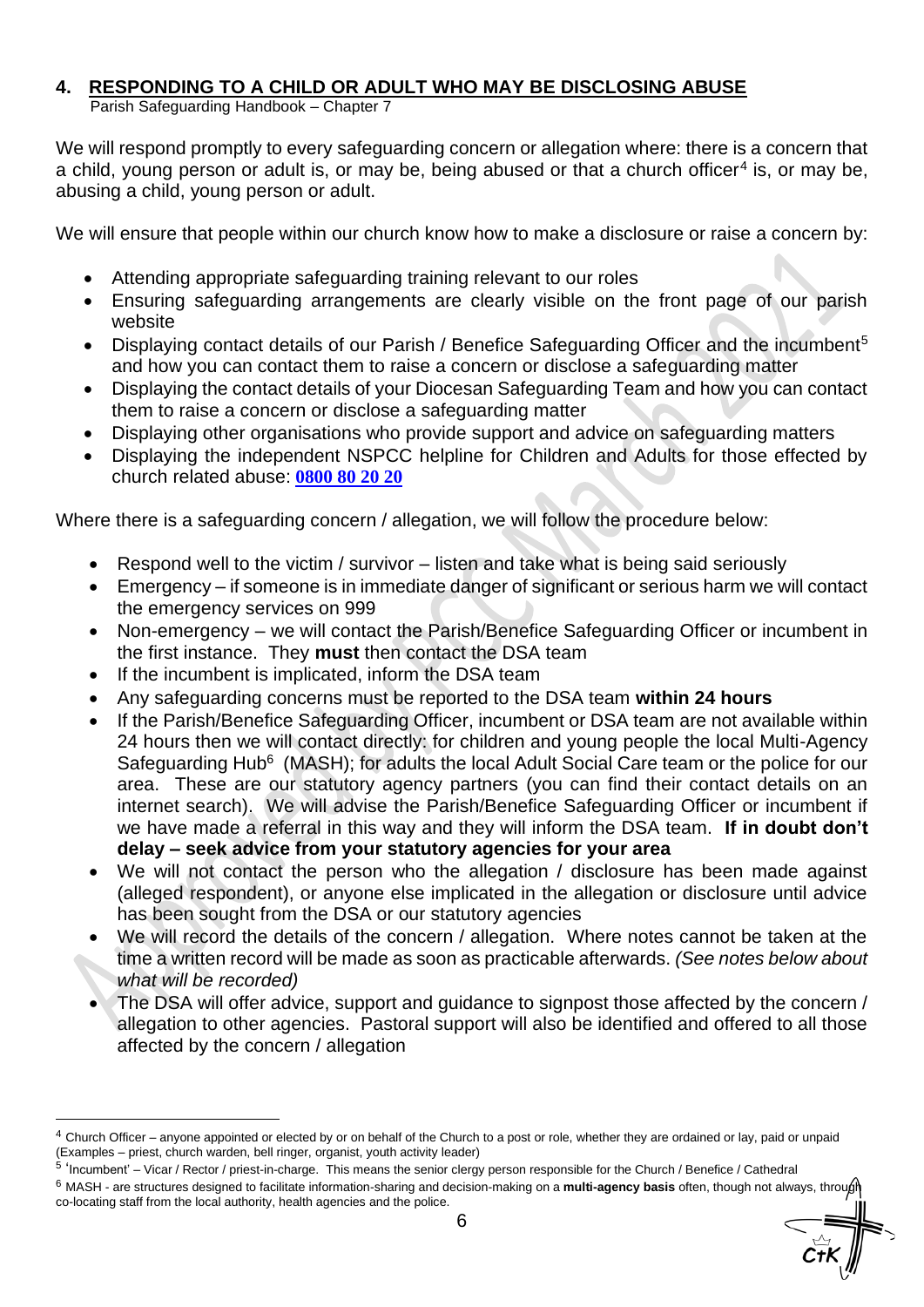### **Recognise**

We might find out about abuse by:

- A child, young person or adult tells us what has happened or we witness abuse directly
- We see an injury or behaviour consistent with abuse and which is unlikely to have been caused another way
- Abuse is disclosed by someone else who knows the child, young person or adult
- Indications of abuse are seen in artwork, play or creative writing
- Through posts on social media or the internet
- Anonymous sources tell of abuse

When we are listening to a child or adult who may be disclosing abuse:

#### **Respond**

**Do** 

- Listen carefully and take what is said seriously
- Only use open questions (*open questions begin with words like: who, what, where, when and how. Open questions cannot be answered with a 'yes' or 'no'*).
- Remain calm
- Take into account the person's age and level of understanding
- Check, if face to face, whether they mind you taking notes while they talk so you can make sure you capture everything accurately
- Clarify if necessary clear up any ambiguities
- Make an accurate record as soon as possible
- Offer reassurance that disclosing is the right thing to do
- Establish only as much information as is needed to be able to tell your activity leader / Parish or Benefice Safeguarding Officer / DSA what is believed to have happened, when and where
- Check what the person hopes to happen as a result of their disclosure
- Say what we will do next *(see below under record and refer)*

#### **Don't**

- Promise confidentiality
- Make assumptions or offer alternative explanations
- Investigate
- Contact the person about whom the allegation has been made
- Ask leading questions
- Repeatedly question/ask the child or adult to repeat the disclosure over and over

#### **Record**

- $\bullet$  Make written notes at the time<sup>7</sup>, if appropriate, or as soon as practicable after the disclosure.
- Contact the DSA for advice is needed on how to complete the notes
- Do not destroy your original notes in case they are required by the DSA or the statutory authorities
- The notes will include a record of:
	- o Date, time and place the disclosure / concern was raised
	- $\circ$  Who was present and how the information was received (by telephone, face-to-face, email, letter etc.)
	- $\circ$  Details of the information provided using the actual words used including any swear words or slang
	- Record facts and observable things, not your interpretations, assumptions or opinions
- Always sign and date the record. A copy will need to be provided to the DSA

<sup>7</sup> *Using a CtK Safeguarding Query form (yellow form) or complete one as soon as possible.*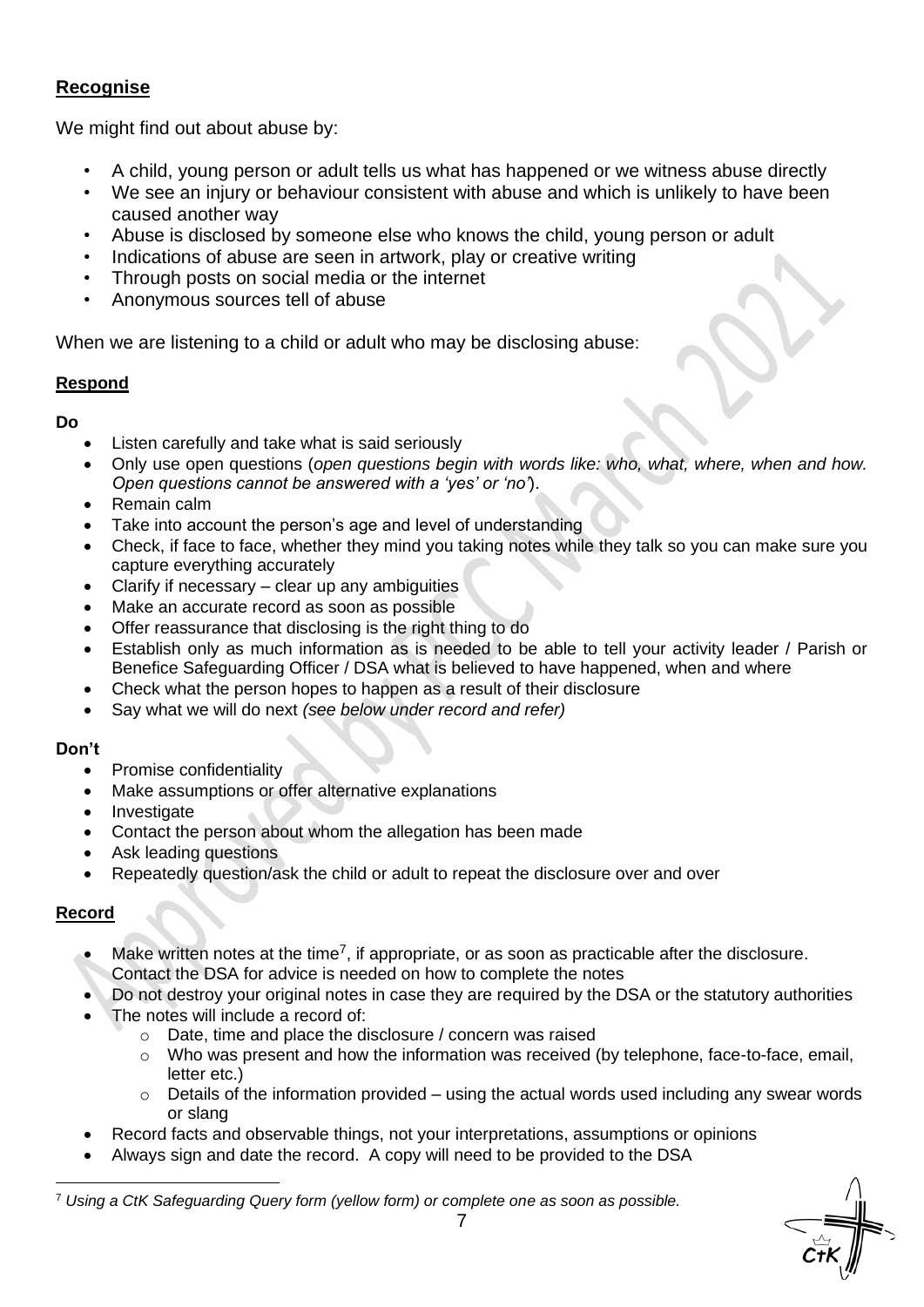#### **Refer**

- **If there is immediate danger to a child or adult contact the police – 999**
- Report to your activity leader or Parish/Benefice Safeguarding Officer or incumbent immediately. If you report to your activity leader, they should inform the Parish/Benefice Safeguarding Officer or incumbent
- Within 24 hours the Parish or Benefice Safeguarding Officer or incumbent reports the concerns to the DSA
- Alternatively, you can seek advice from the local MASH / Adults Care team or the police for your area (you can find their contact details on an internet search). If you take this option inform the DSA team. The information the statutory agencies will need is:
	- o Details about the event or disclosure
	- o Information about the child, young person or adult and family name / date of birth or approximate age / address
	- o Information about whom the concern / allegation has been made against name / date of birth or approximate age / address
	- $\circ$  The statutory agency should provide you with their reference number ensure this is provided to the DSA team
	- o Remember that the child and family should, wherever possible, be informed about and consent to the referral *unless this would put the welfare of the child or vital interests of the adult who may be vulnerable, or another person at further risk. If you have serious concerns, the absence of consent should not prevent a referral.* The statutory agency you are speaking with will give you advice over this if necessary

#### **Do not delay your referral. Incumbents and Diocesan Officers are NOT authorised to investigate any allegations and must never attempt to do so. Only the Police and the Local Authorities are granted such powers in law. Most situations are not emergencies.**

If it would be dangerous for the child, young person or adult to return home, or he / she does not want to return home and you are sufficiently concerned for their safety, contact the MASH teams or Adults Social Care teams or the police for your area.

#### **Non-recent abuse**

Non-recent allegations of abuse, will be treated as seriously as recent allegations. A victim/ survivor needs to be aware that, if the person they are making the disclosure about is known to be currently working with children, young people or vulnerable adults in either a paid or voluntary capacity then a referral to the statutory services will be made. In all circumstances where there are concerns about non recent abuse, then the DSA will be contacted. The DSA will make this referral and will provide advice on how this will be done and offer reassurance to the victim / survivor. This includes any allegation made about a church officer who has died.

#### **Domestic abuse**

Domestic abuse is contrary to the will of God and an affront to human dignity. The welfare of the adult victim of domestic abuse is important, but where there are children in the family it must be understood that they too are victims of domestic abuse. In all circumstances where there are concerns about domestic abuse then the DSA will be contacted. The DSA will make this referral and will provide advice on how this will be done and offer reassurance to the victim / survivor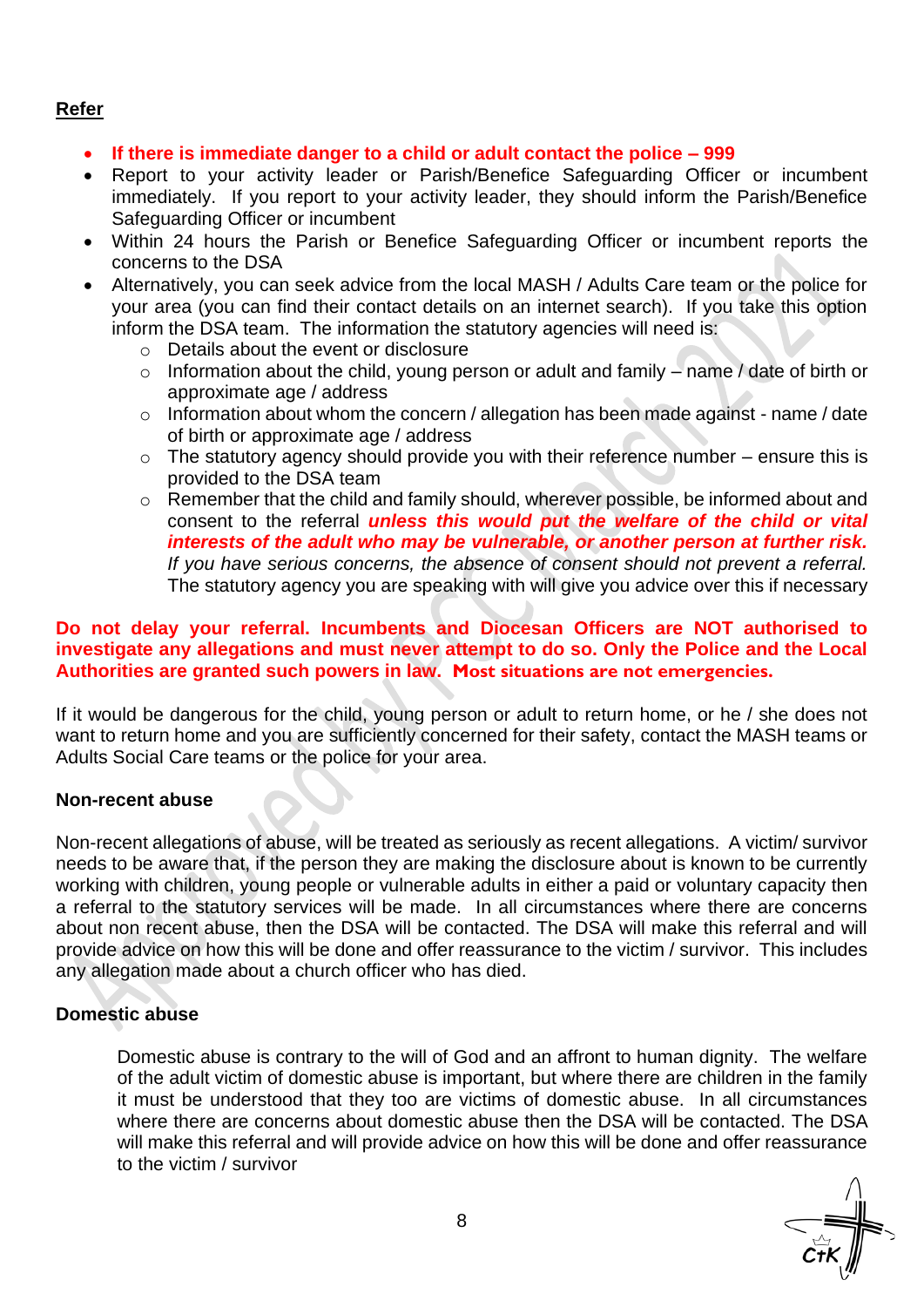## **5. WHO TO CONTACT WHERE THERE IS WORRY ABOUT A CHILD OR ADULT**

DSA Office hours: Monday – Friday 8.30am – 4.30pm

If a child or adult is in serious danger, then phone 999 / 101

#### If you are submitting a safeguarding referral directly to your statutory partners

In the event of any other safeguarding concern then please contact: Children and young people – MASH for your area; for vulnerable adults: Adult Social Care team for your area or the police for your area (999 / 101). You can also find the referral forms on their websites:

#### **Northants**

Children's MASH: 0300 126 1000 or out of hours 01604 626938

**Email:** [MASH@northamptonshire.gov.uk](mailto:MASH@northamptonshire.gov.uk) Website: [www.northamptonshire.gov.uk/councilservices/children-families](http://www.northamptonshire.gov.uk/councilservices/children-families-education/SEND/local-offer/local-government-department/2459-multi-agency-safeguarding-hub-mash-and-child-protection-team)[education/SEND/local-offer/local-government-department/2459-multi-agency-safeguarding-hub](http://www.northamptonshire.gov.uk/councilservices/children-families-education/SEND/local-offer/local-government-department/2459-multi-agency-safeguarding-hub-mash-and-child-protection-team)[mash-and-child-protection-team](http://www.northamptonshire.gov.uk/councilservices/children-families-education/SEND/local-offer/local-government-department/2459-multi-agency-safeguarding-hub-mash-and-child-protection-team)

Adults Social Care: Refer to their on-line referral or out of hours 01604 626938 Website: [www.northamptonshire.gov.uk/councilservices/adult-social-care](http://www.northamptonshire.gov.uk/councilservices/adult-social-care)

**If any of these options are taken, then please email the details to the DSA team [bev.huff@peterborough-diocese.org.uk](mailto:bev.huff@peterborough-diocese.org.uk) or [samantha.jackson@peterborough-diocese.org.uk](mailto:samantha.jackson@peterborough-diocese.org.uk)**

Other useful numbers: Parish Safeguarding Handbook – Chapter 13

**Childline** for children and young people: 0800 1111

**NSPCC** for adults concerned about a child: 0808 800 5000

**NSPCC** for those wanting to report church related abuse: 0808 80 20 20

**Action on Elder Abuse** helpline: 0808 808 8141

**24-hour National Domestic Violence** helpline: 0808 2000 247

**Samaritans** helpline for people struggling to cope and needing someone to talk to: 116 123

**Stop it Now** helps prevent child sexual abuse: 0808 1000 900

**Cruse** bereavement helpline: 0808 808 1677

**Family Lives** provides support and advice on family issues: 0808 800 222

**MACSAS** for people who have been abused by church officers: 0808 801 0340

**MIND** mental health charity: 0300 123 3393

**Thirtyone:eight:** Organisation who completes our DBS checks: 0303 003 11 11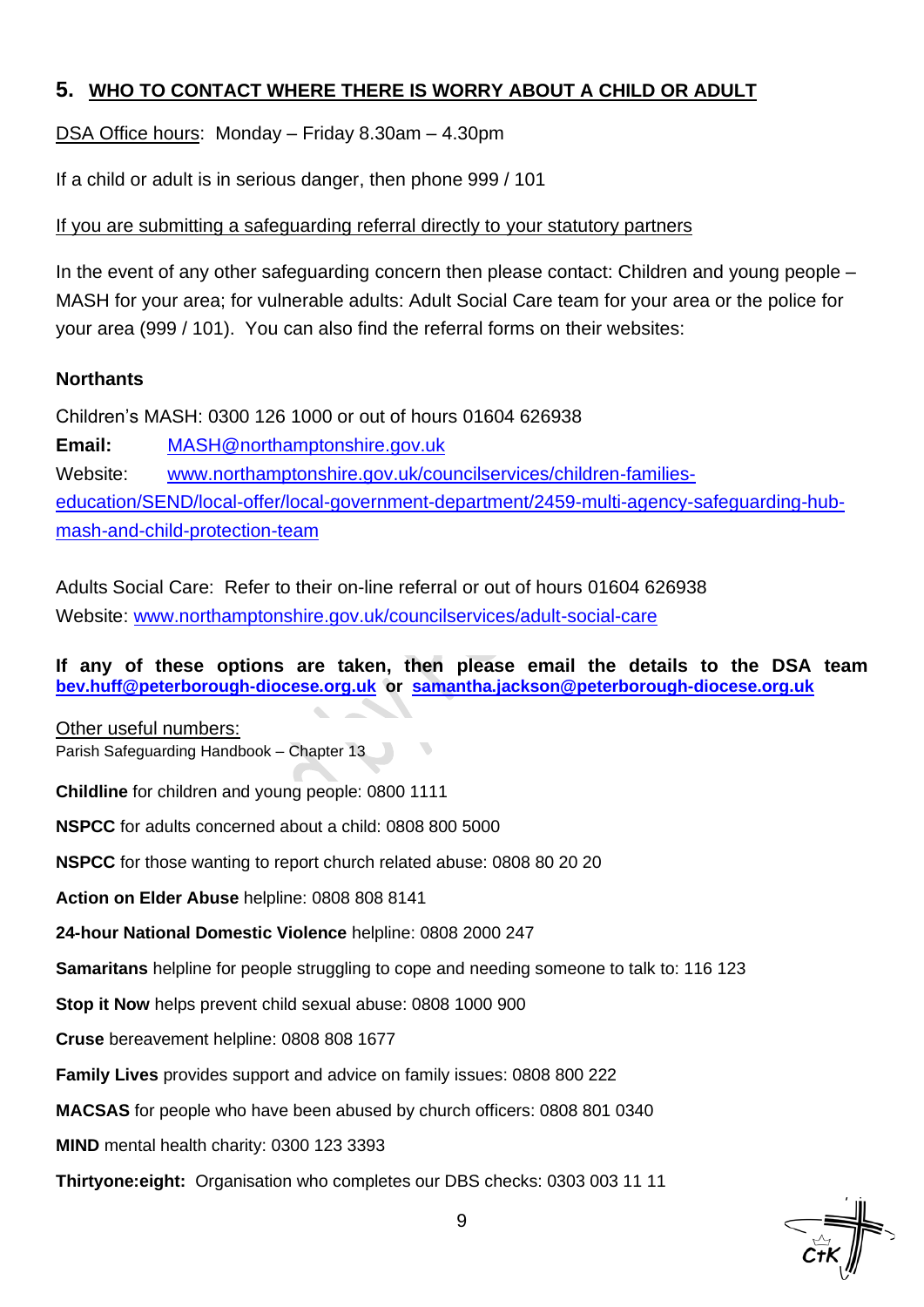#### **6. SAFEGUARDING TRAINING**

Parish Safeguarding Handbook – Chapter 6

The House of Bishops' Safeguarding Policy states that the Church '*will train and equip church officers to have the confidence and skills they need to care and support children, young people and vulnerable adults and to recognise and respond to abuse'.*

The Parish will make every effort to ensure that clergy, licensed workers and lay ministers, volunteers and employees working with children, young people and vulnerable adults regularly seek and obtain safeguarding training to the level of their responsibility. Clergy should attend the relevant Diocesan Safeguarding training, if they do not then the Bishop will not grant / renew their license. Refresher training should be undertaken once every three years.

#### **7. SAFER RECRUITMENT**

Parish Safeguarding Handbook – Chapter 5

A key way of protecting children, young people and adults from harm is to ensure the careful recruitment of those working with them. The House of Bishops' Safeguarding Policy states: *'The church will select and vet all those with any responsibility related to children, young people and vulnerable adults within the church'.* The PCC is responsible for the appointment of those working with children, young people and vulnerable adults, paid or unpaid.

The following processes should be followed:

- All church workers working with children and adults, including volunteers, will complete and sign an application form and a confidential declaration form
- Written references and identification will be required and will be carefully checked
- All church workers working with children and adults will be interviewed in relation to a role/job description or person specification
- A Disclosing and Barring Service (DBS) check will be required in relation to all eligible roles - they must not start their role until the check has been completed and the result returned
- Any blemished DBS check, or information declared in the confidential declaration form that causes a concern, must be referred to the DSA and advice sought
- After appointment induction to the role and support will be given to the individual
- They must complete the on-line safeguarding training or attend the safeguarding training that is relevant to their role

#### **8. THOSE WHO POSE A RISK TO CHILDREN, YOUNG PEOPLE OR VULNERABLE ADULTS** Parish Safeguarding Handbook – Chapter 10

The House of Bishops' Safeguarding Policy states: *'The Church, based on the message of the gospel, opens its doors to all. It will therefore endeavour to offer pastoral care and support to any member if the church community whom may present a known risk'.*

When it is known that a member of the congregation, or someone wishing to join the congregation, has sexually abused a child, young person or adult, or is not a sexual offender against children but nevertheless may pose a risk, we will consult with the DSA.

This is to ensure that a safe course of action can be pursued in conjunction with the relevant statutory agencies.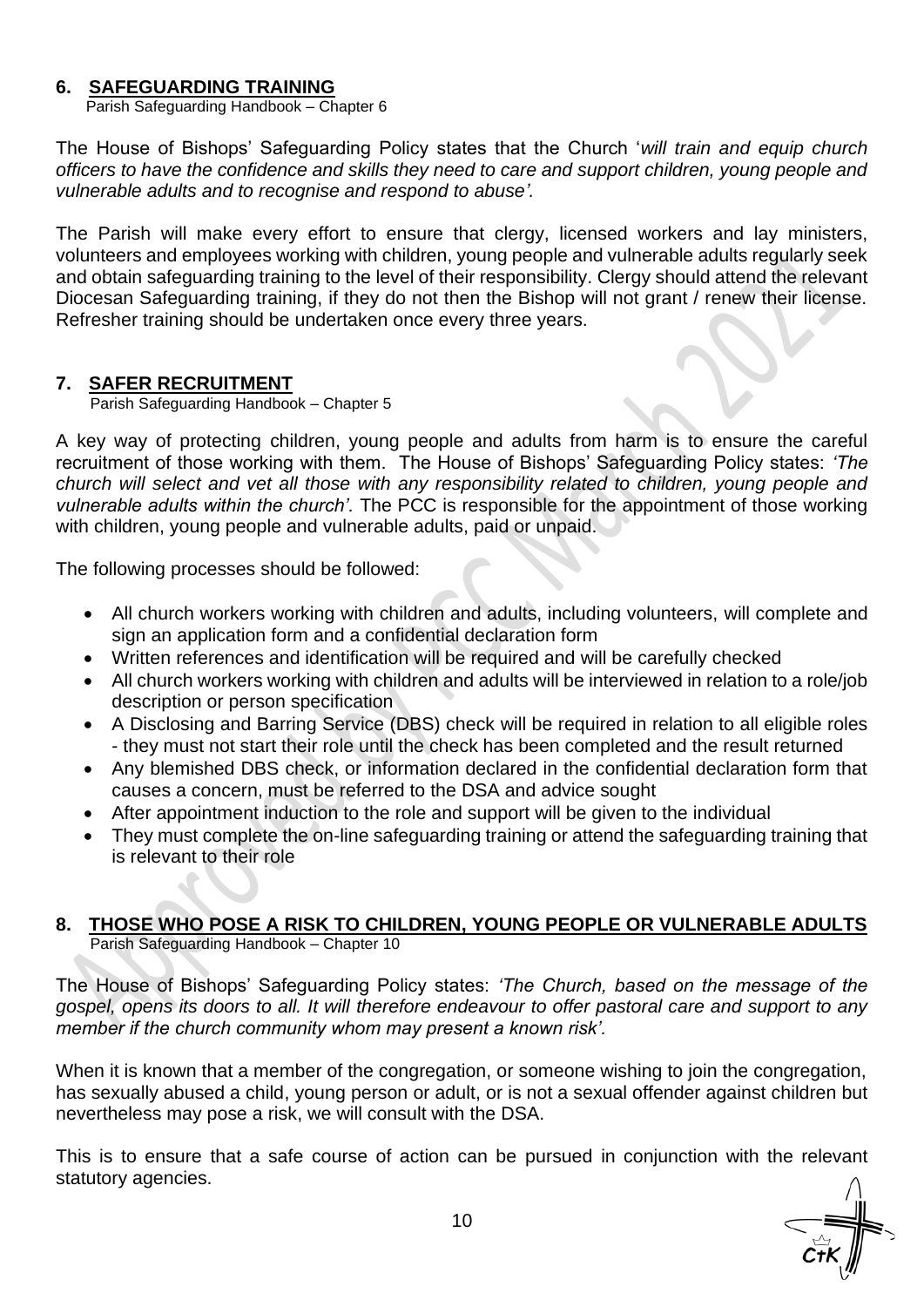#### **9. CARE OF SURVIVORS OF ABUSE AND THEIR FAMILIES**

Parish Safeguarding Handbook – Chapter 8

The House of Bishops' Safeguarding Policy states: *'The Church will endeavour to offer care and*  support to all those that have been abused, regardless of the type of abuse, where or when it *occurred….Those who have suffered abuse within the church will receive a compassionate response, be listened to and be taken seriously'.* 

We will seek to work with anyone who has suffered abuse, developing with them an appropriate ministry of informed pastoral care.

#### **10. RECORD KEEPING AND STORAGE**

Parish Safeguarding Handbook – Chapter 7

Notes will be made of all safeguarding incidents involving children or adults. They will be treated confidentially and will be securely stored by the incumbent or designated person<sup>8</sup>. They will be retained even if the information received was judged to be malicious, unsubstantiated or unfounded. During an interregnum, the designated person will be responsible for all safeguarding records which will be passed to the incoming incumbent.

#### **11. SAFE ENVIRONMENT AND ACTIVITIES**

Parish Safeguarding Handbook – Chapter 11

The House of Bishops' Safeguarding Policy states: *'The church will strive to create and maintain environments that are safe for all, that promote well-being, that prevent abuse, and that create nurturing, caring conditions within the Church for children, young people and vulnerable adults……The Church will strive to support all church officers to adhere to safer working good practice and the challenge the abuse of power'.*

We will ensure our work with children, young people and vulnerable adults is carried out in a 'safe' environment:

- Ensure that children, young people and vulnerable adults know who they can talk to about a concern
- The ratio of leaders to children will comply with the NSPCC guidelines
- Each group will have a minimum of two adults and a gender balance will be maintained if possible
- Adults will not work alone with children
- We will seek to ensure meeting places are safe, secure and suitable for purpose and that health and safety risk assessments are completed
- We will be clear about boundaries with regard to touching always related to the child's needs and normally initiated by the child
- We will obtain parental/guardian permission for attendance at groups, trips, use of images and transporting children in private cars
- All those who drive children on church-organised activities should be over 25, have held a full driving licence for over two years and, if their license is endorsed with 6 points or more, should inform the incumbent or Parish/ Benefice Safeguarding Officer

<sup>&</sup>lt;sup>8</sup> The records will be kept in accordance with the Church of England Safeguarding records – retention toolkit which can be found at: Toolkit 7 - [The Diocese of Peterborough \(peterborough-diocese.org.uk\)](https://www.peterborough-diocese.org.uk/code-of-practice/toolkit-7-sex-offenders-and-others-who-pose-a-risk)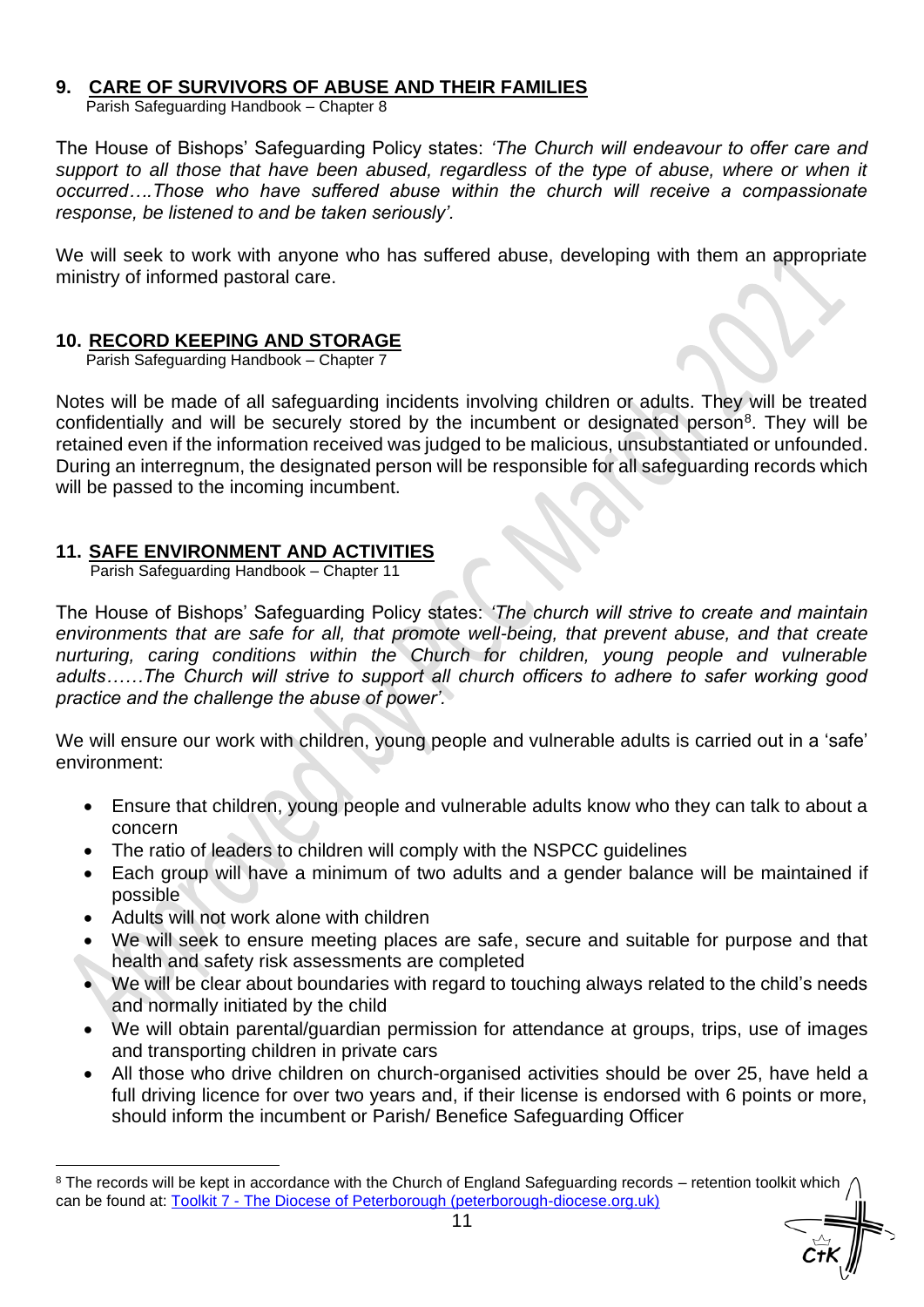• All cars that carry children should be comprehensively insured for both private and business use. The insured person should make sure that their insurance covers the giving of lifts relating to church-sponsored activities

#### **12. UNACCOMPANIED CHILDREN**

If children attend our church services without their parents' or carers' knowledge we will welcome the child(ren) and try to establish whether their parents are aware of where they are. We will make sure an adult recruited for work with children takes care of the child and try to discover when they are due home and encourage them to keep to that arrangement. Depending on the age and competence of the child, we will ring the parents or ask the young person to ring to gain the parents' consent to the child remaining. If the child comes regularly, we will endeavour to establish regular contact with the parents or carers.

#### **13. VISITING ADULTS WHO MAY BE VULNERABLE, IN THEIR HOMES**

Parish Safeguarding Handbook – Chapter 11

It is important that we ensure that our parishioners and church officers are as safe as they can be, and that there is accountability and transparency in the manner in which our church officers engage in lone workings or visits to homes.

Church workers will, if possible, undertake a risk assessment before an initial visit, especially if we do not know the person. They will not call unannounced but by appointment, if appropriate telephoning just before visiting. They will always carry a mobile phone on a home visit, and ensure that someone knows where they are and when they are expected to return.

They will be clear about what support can be offered and the purpose and limitations of any pastoral care / support that is offered.

Where our workers need to refer the person to another agency we will talk this through with the vulnerable adult, seeking his/her permission before passing on personal information. Our workers will always endeavour to be clear about what behaviour from the vulnerable adults is acceptable and what is not.

Make a note of the date when you visit, report back about the visit to the agreed named person and say what is concerning / what is going well.

#### **14.ORGANISATIONS HIRING CHURCH BUILDING OR PREMISES**

Parish Safeguarding Handbook – Chapter 1

In relation to all activities and events which are not run directly by the church, but which take place in church buildings or grounds, the responsibility for implementing safeguarding policies rests with the hiring organisation and not with the PCC.

The PCC will require visiting groups to ensure that children, young people and vulnerable adults are protected at all times, follow safe recruitment procedures, and are aware of health and safety issues in the building. Visiting groups will be required to sign a hire agreement and abide by the Parish Safeguarding Policy.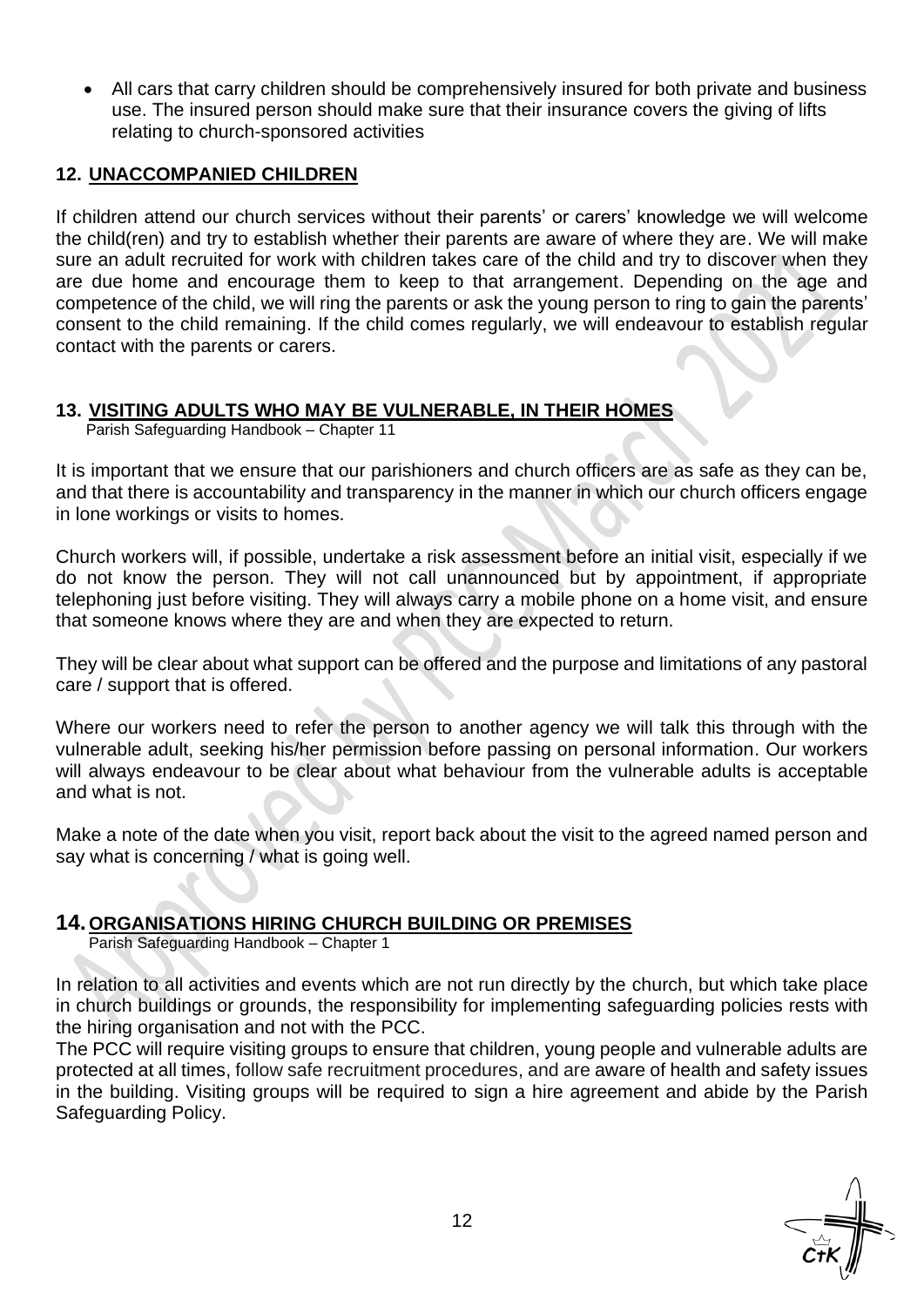#### **15. SOCIAL MEDIA AND ENGAGING WITH YOUNG PEOPLE**

Parish Safeguarding Handbook – Chapter 12

Social media sites enable users to create and share content and keep in touch with other users. For many, especially young people, using social media is an extension of physical face-to-face relationships. It is therefore important that churches also engage with their community and worshippers through these platforms, and that it is done in a safe way.

The PCC must approve the use of social media and mobile phones by the church. All of the below should be shared with young people.

#### **E mails on line chat and texting**

- Parental agreement should be obtained before communicating with young people
- Language should be clear and unambiguous
- All conversations must be made available for viewing by a worker's supervisor
- Workers may provide advice and support, but avoid counselling

#### **Mobile Phones**

- Workers will be allocated a dedicated work phone
- They should use group texts wherever possible
- There should be an agreed length of time for conversations and a curfew e.g. no communication between 1000pm and 700am
- Conversations causing concern should be saved and passed to supervisor
- Photos should only be taken in accordance with safeguarding guidance
- Images should only be downloaded to a church computer

#### **16. WHISTLEBLOWING**

To fulfil their commitment to safeguard and promote the welfare of children, all organisations that provide services for, or work with, children, young people or vulnerable adults are required to have appropriate whistle-blowing procedures, and a culture that enables issues about safeguarding and promoting the welfare of children to be addressed.

Members of a congregation should be encouraged to acknowledge their individual responsibility to bring matters of unacceptable practice, performance or behaviour to the attention of the incumbent. It is often the case that a co-worker or co-voluntary worker may be the first to recognise that something is wrong but may not feel able to express concerns, feeling that this would be disloyal; he or she may fear harassment or victimisation. These feelings, however, natural, must never result in a child, young person or adult who may be vulnerable continuing to be unnecessarily at risk.

#### **How to raise a concern about unacceptable safeguarding practice:**

- Concerns, suspicions or uneasiness about practice or behaviour of an individual should be voiced as soon as possible to the Incumbent
- If the concern is about the Incumbent inform the Archdeacon and DSA
- If the concern is about the Dean of the Cathedral inform the Bishops Chaplain and DSA
- Be specific about what practice is concerning, what has been heard or what has been observed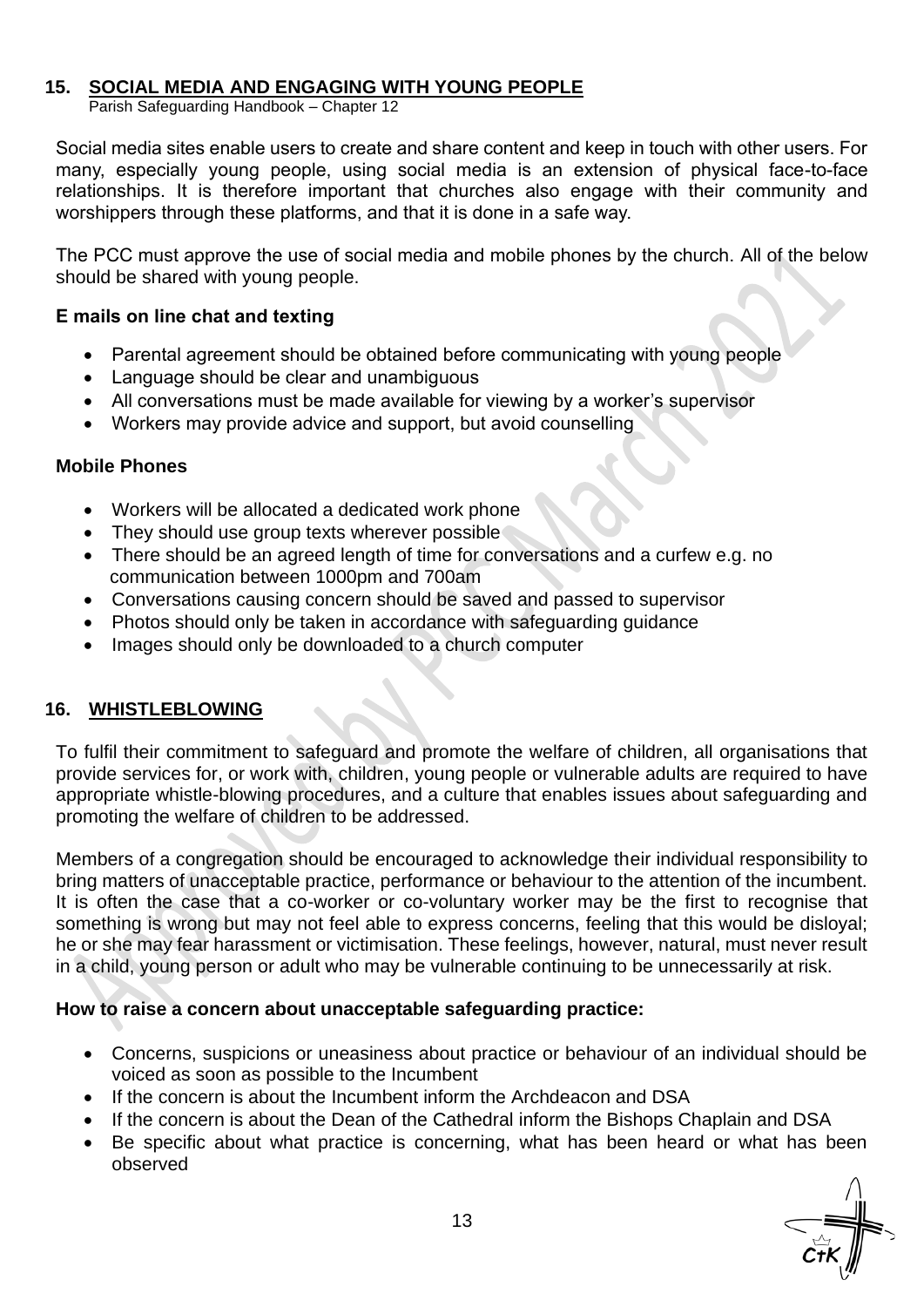- Ideally put concerns in writing, outlining the background and history, and providing dates and times
- People are encouraged to put your name to any disclosure; however, any concern raised anonymously should be considered at the discretion of the church, taking into account the seriousness of the issue raised, the credibility of the concern and the likelihood of confirming the allegation from attributable sources

### **17. DIGNITY AT WORK**

All our churches are advised to adopted the Diocese of Peterborough's dignity at work policy. We are committed to creating a respectful and harmonious workplace, which is free from harassment and bullying of any kind, and one in which everyone is treated with respect and dignity.

It is committed to ensuring that individuals do not feel apprehensive because of their religious belief (including theology or church tradition), gender, marital status, sexual orientation, race, age, pregnancy and maternity, or disability<sup>9</sup>, or through any inappropriate behaviour towards them.

The policy can be found here:

[https://www.peterborough-diocese.org.uk/downloads/safeguarding/190214-dignity-at-work](https://www.peterborough-diocese.org.uk/downloads/safeguarding/190214-dignity-at-work-policy.pdf)[policy.pdf](https://www.peterborough-diocese.org.uk/downloads/safeguarding/190214-dignity-at-work-policy.pdf)

**If you are concerned that someone you know is at risk of, or is being abused, or presents a risk to others please seek advice from a Safeguarding Adviser or if necessary report the matter to the Local Authority Social Care Services or the Police without delay**

<sup>9</sup> *Equality Act 2010 – Protected characteristics*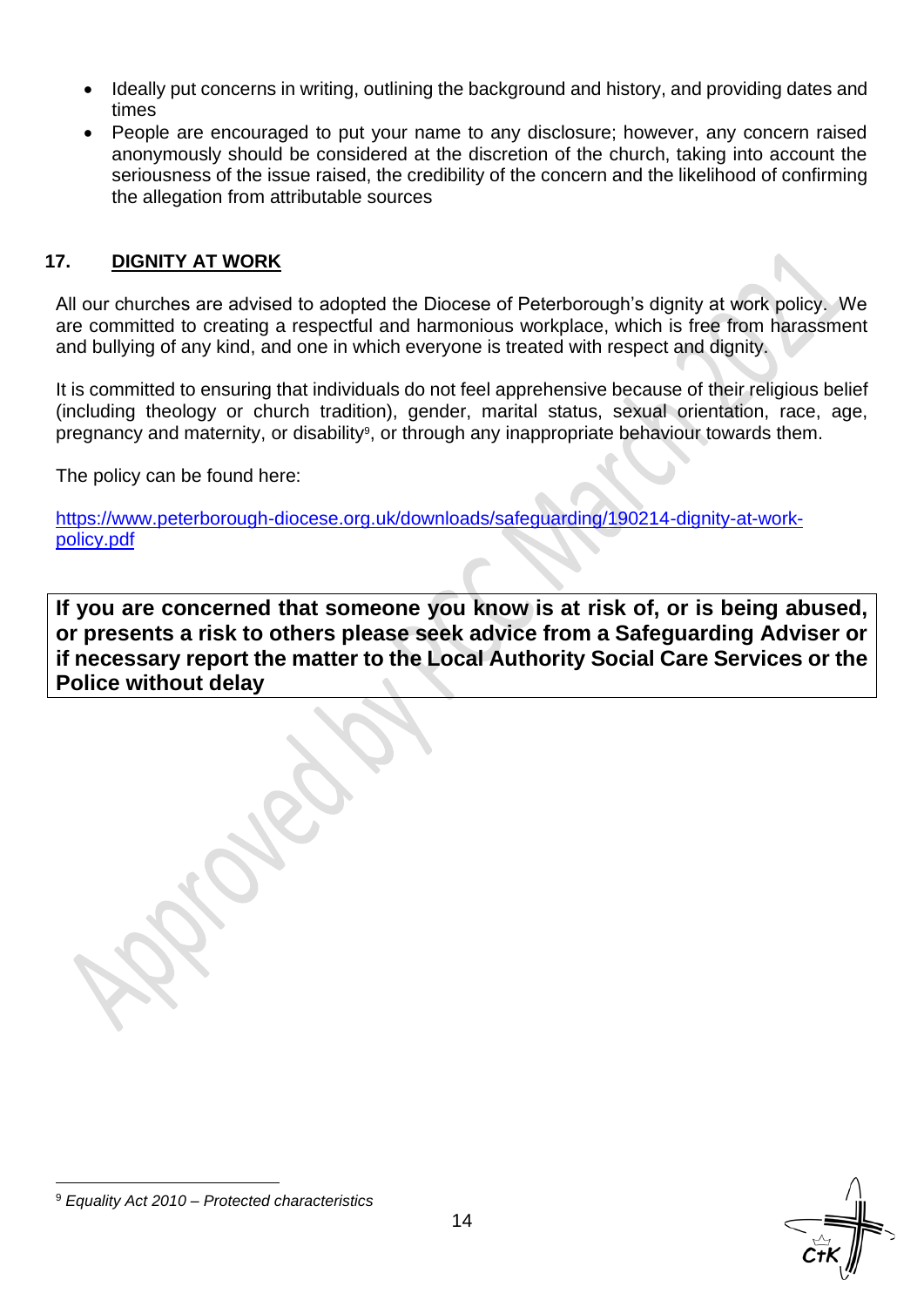## **Safeguarding Query**



Please complete this form, giving as much detail as possible to enable the Parish Safeguarding Officer to take appropriate and informed action. Please stick to the facts and be as detailed as possible.

Please complete this form within 24 hours of an incident occurring.

Please don't overly question the person involved, allow them to tell you what happened so that what they say isn't led by you in any way. Once completed please pass to Andy Stilwell, Jo Batch, Mary Jones. (or the office if they are unavailable.)

Name of person involved:

Age / Date of Birth:

Do we have permission and/or consent forms for them? Y / N

Who was involved: (key names of those involved)

What happened: (Tell me, Explain to me, Describe to me. Please give exact quotes in speech marks)

When did it happen: (Dates, Times & Facts)

Who have you told about this incident:

Received on: Action Taken: Date to be Review:

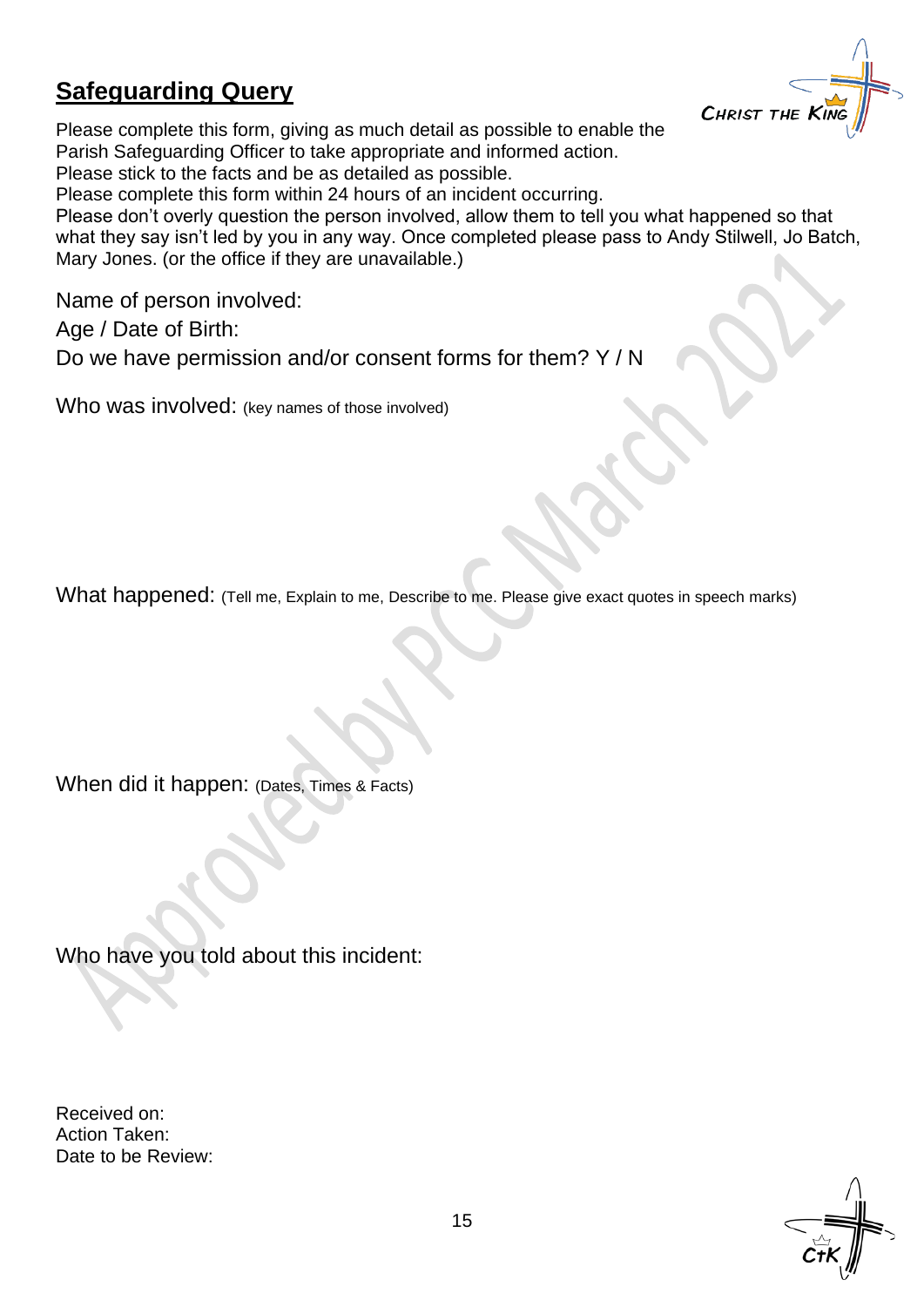## **Recording a Safeguarding Concern**

#### **Adapted from "Safeguarding Records joint Practice Guidance for the Church of England and Methodist Church 2015"**

Good record keeping is an important part of the safeguarding task. Records should use clear, straightforward language, be concise, and accurate so that they can be understood by anyone not familiar with the case. They should clearly differentiate between facts, opinion, judgements and hypothesis.

**Why record?** In the church context, safeguarding records are needed in order to:

- Ensure that what happened and when it happened is recorded.
- Provide a history of events so that patterns can be identified.
- Record and justify the action/s of advisers and church workers.
- Promote the exercise of accountability.
- Provide a basis of evidence for future safeguarding activity.
- Allow for continuity when there is a change of personnel.

**Example**: When a minister moves between Parishes, a youth worker moves to a different post, or there has been a change of Parish/Cathedral Safeguarding Officer, the availability of a safeguarding record is essential so that one can know what has happened in the past.

The following approach is helpful in considering what should be written.

- **A written record** of the event or conversation should be made as soon as is practicable (after the event or conversation but always within 24 hours).
- **Who** is it about? (the names of all key people including any actual / potential witnesses).
- **What** happened? (use exact quotes where possible, in quotation marks).
- **How** did it happen? (for example, if someone is alleged to have assaulted a child, did they use an implement? Or was it a kick? Or a hit?).
- **Where** did it take place?
- **When** did it take place?
- **Why** did it happen? (this allows you to record any explanations offered to you by the people involved. It is not the place for your own analysis).
- **What should happen next** (what action will follow, for example, what are you going to do next, what is X going to do next, making sure it is in the diary in Y days time as a reminder).
- **Recording what did happen next and the checks made to ensure effective follow up** (did X do what they said they were going to do?).
- **Include the views / perspective of the child or adult who is vulnerable.**
- **Analysis.** The PSO/CSO should analyse all the information gathered to decide the nature and level of the child's needs / the needs of the adults experiencing, or at risk of abuse or neglect and the level of risk, if any, they may be facing.
- **Records must always be dated and the author identified.**
- **Indexing.** The PSO/CSO should ensure that Parish/Cathedral records are able to be searched or indexed so that previous names and concerns can be easily retrieved.
- **Summary.** The safeguarding adviser should ensure, if a church worker has a separate personnel file, that a summary of any concerns and the outcome is filed on the personnel file.

**NB** Facts and professional judgments (analysis) should always be distinguished in the record and the record must not be disrespectful to the subjects. Always bear in mind they may well be read by the subject(s) who have a right of access to their files –

<https://ico.org.uk/for-the-public/personal-information>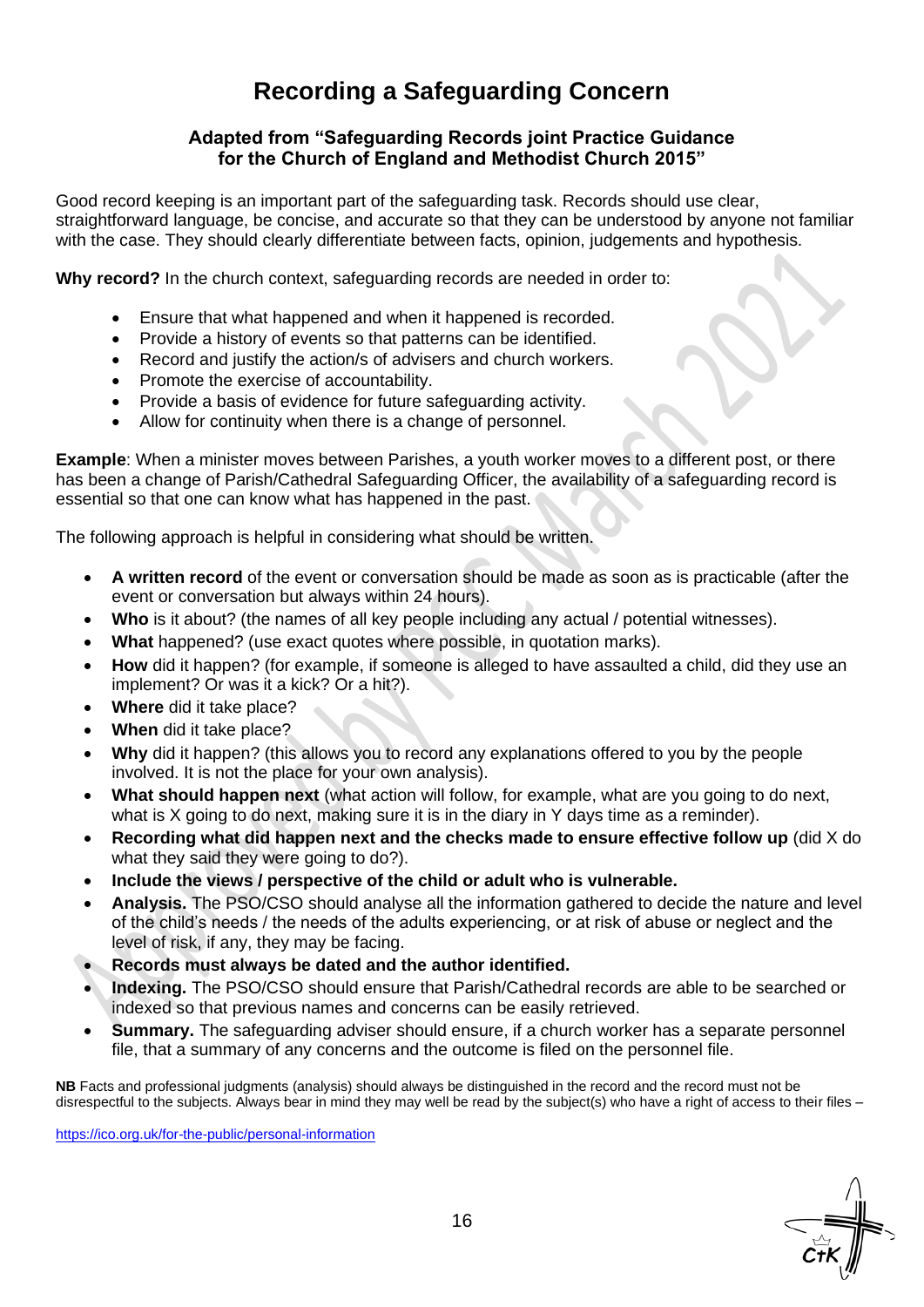#### **The Church of Christ the King Children & Youth Registration & Consent form.**

This consent form is for all the activities for children and young people at the Church of Christ the King for the current academic year (XX/XX). **These include: weekly activity-based groups, Children's and Youth Roots/ Small Groups, Holiday Clubs, also our work with young adults.** Completing this consent form will entitle your child to attend the age appropriate group and/or serve on a team. *(To be completed as appropriate by the adult, or parent/carer of the child or young person under 18 and reviewed annually).*

**CHRIST THE KING** 

 $\mathcal{C}$ t $\mathcal{K}^{\prime}_{\mathcal{N}}$ 

#### *Section1. Family contact details:*

**This information will help us contact you should we need to. Please check or complete the details where appropriate:**

Child's first name Child's last name Date of Birth Address Line 1 Town County Postcode Name of Parent(s) or Guardian(s) Parent / Guardian Home telephone Parent / Guardian Mobile Parent / Guardian Email If appropriate, Child's Mobile If appropriate, Child's Email Family Doctors Details

#### School

| <b>Christ the King Group:</b> (Please Circle those attended)                                      | <b>WLTDO</b>              | <b>Little Ones</b>             | <b>Kings Club</b> | FridayYouth       |  |  |
|---------------------------------------------------------------------------------------------------|---------------------------|--------------------------------|-------------------|-------------------|--|--|
|                                                                                                   | <b>Sunday Youth Roots</b> | <b>Sunday Childrens Groups</b> |                   | <b>FourTwelve</b> |  |  |
| About your child:                                                                                 |                           |                                |                   |                   |  |  |
|                                                                                                   |                           |                                |                   |                   |  |  |
|                                                                                                   |                           |                                |                   |                   |  |  |
|                                                                                                   |                           |                                |                   |                   |  |  |
|                                                                                                   |                           |                                |                   |                   |  |  |
|                                                                                                   |                           |                                |                   |                   |  |  |
|                                                                                                   |                           |                                |                   |                   |  |  |
| Alternative emergency contact details for parents/guardians:                                      |                           |                                |                   |                   |  |  |
|                                                                                                   |                           |                                |                   |                   |  |  |
|                                                                                                   |                           |                                |                   |                   |  |  |
| <b>Arrangements for collection: church groups (please amend as appropriate)</b>                   |                           |                                |                   |                   |  |  |
| I will bring and collect my child to and from the group                                           |                           | Yes/No                         |                   |                   |  |  |
|                                                                                                   |                           | Relationship to you/your child |                   |                   |  |  |
|                                                                                                   |                           |                                |                   |                   |  |  |
| My child has permission to travel to and from the group without me (children over 11years) Yes/No |                           |                                |                   |                   |  |  |
|                                                                                                   | 17                        |                                |                   |                   |  |  |
|                                                                                                   |                           |                                |                   |                   |  |  |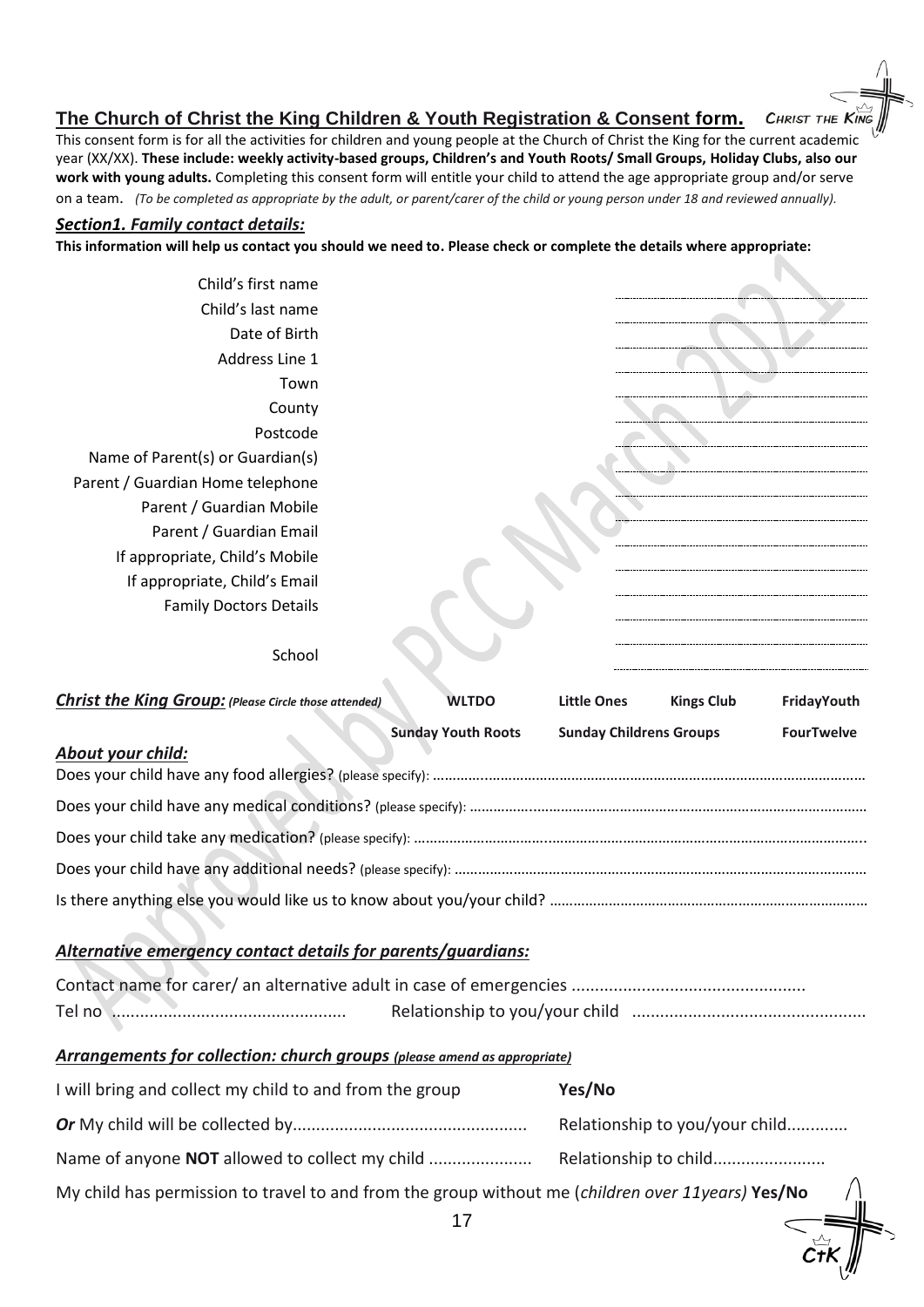*Section 2 Permission and Specific Consent:* Here at the Church of Christ the King we take the safeguarding of children and young people and your privacy seriously and we will only use your personal information to serve you and to protect your child whilst they are a member of a group and take part in the activities and services at the Church of Christ the King. Please note that by signing this form you are confirming that you are consenting to the PCC of Christ the King Church, Kettering holding and processing your personal data for the following purposes for the current academic year;

**(please tick the boxes where you grant consent & this consent can be withdraw at any point by contacting the church office)**

I consent to the church contacting me by:  $\Box$  Post  $\Box$  Phone  $\Box$  Email  $\Box$  Social Media

□ I give my consent to any medical treatment that may be required in an emergency by either a qualified

medical practitioner or a qualified first aider. I agree to inform the Christ the King team of any changes to the medical information supplied overleaf. (\*see note below);

□ I give my permission for my son/daughter to be photographed or filmed when taking part in CtK children and

youth activities and the pictures and film footage used for CtK publicity (inc social media, online, & Print);

**(please note this will be done in accordance to our privacy and using images and video policy & guidelines)**

□ I give permission for the Church of Christ the King to communicate with my child using the following form(s) of communication, in line with the Social Media practice guidance (available on request). Please tick those to be used:

☐ **Facebook Messenger** ☐ **Text Messaging** ☐ **WhatsApp** ☐ **Discord** ☐ **Instagram** ☐ **Email**

□ I give permission to add mine and my child's details to ChurchSuite (web-based registration and administration tool) to enable the church to communicate with us and register my child.

□ I give permission for the Christ the King to keep me informed about news, events, activities and services at Christ the King; **(you can unsubscribe from Update messages at any time via the church office or link within the email)**

You can grant consent to all the purposes; one of the purposes or none of the purposes. Where you do not grant consent, we will not be able to use your personal data; (so for example we may not be able to let you know about forthcoming services and events); except in certain limited situations, such as where required to do so by law or to protect members of the public from serious harm. You can find out more about how we use your data from our Privacy Notice, which is on display in the corridor and available from our website or from the Parish Office.

You can withdraw or change your consent at any time by contacting the Parish Administrator at Christ the King's Church Office, Deeble Road, Kettering, NN15 7AA or [office@ctk.org.uk](mailto:office@ctk.org.uk) <sup>2</sup> 01536 517553. Please note that all processing of your personal data will cease once you have withdrawn consent, other than where this is required by law, but this will not affect any personal data that has already been processed prior to this point.

#### *Section 3. Further information to be read and signed by an adult with parental responsibility.*

By signing this I give permission for my son/daughter to become a member of the Children's and Youth work at the Church of Christ the King and take part in the weekly activities they run for children and young people for the current academic year. Transport to and from these activities and meetings *(unless otherwise stated)* is the group member's parent's or guardian's responsibility.

When an activity is away from the usual premises, I agree to my child travelling by private transport in accordance with the Church of Christ the King's transport policy *(available on request)*.

I acknowledge that expensive personal possessions are my son/daughter's responsibility and that leaders cannot be held responsible for any loss or damage to my child's property and that the CtK team recommend leaving these possessions and devises at home.

I understand that if my son or daughter grossly misbehaves at any group or activity the organisers may forbid them from continuing to take part and may be asked to leave/ be collected by their parents or guardians. I agree to pay for any deliberate damage caused by my son/daughter.

| Date |
|------|
|      |